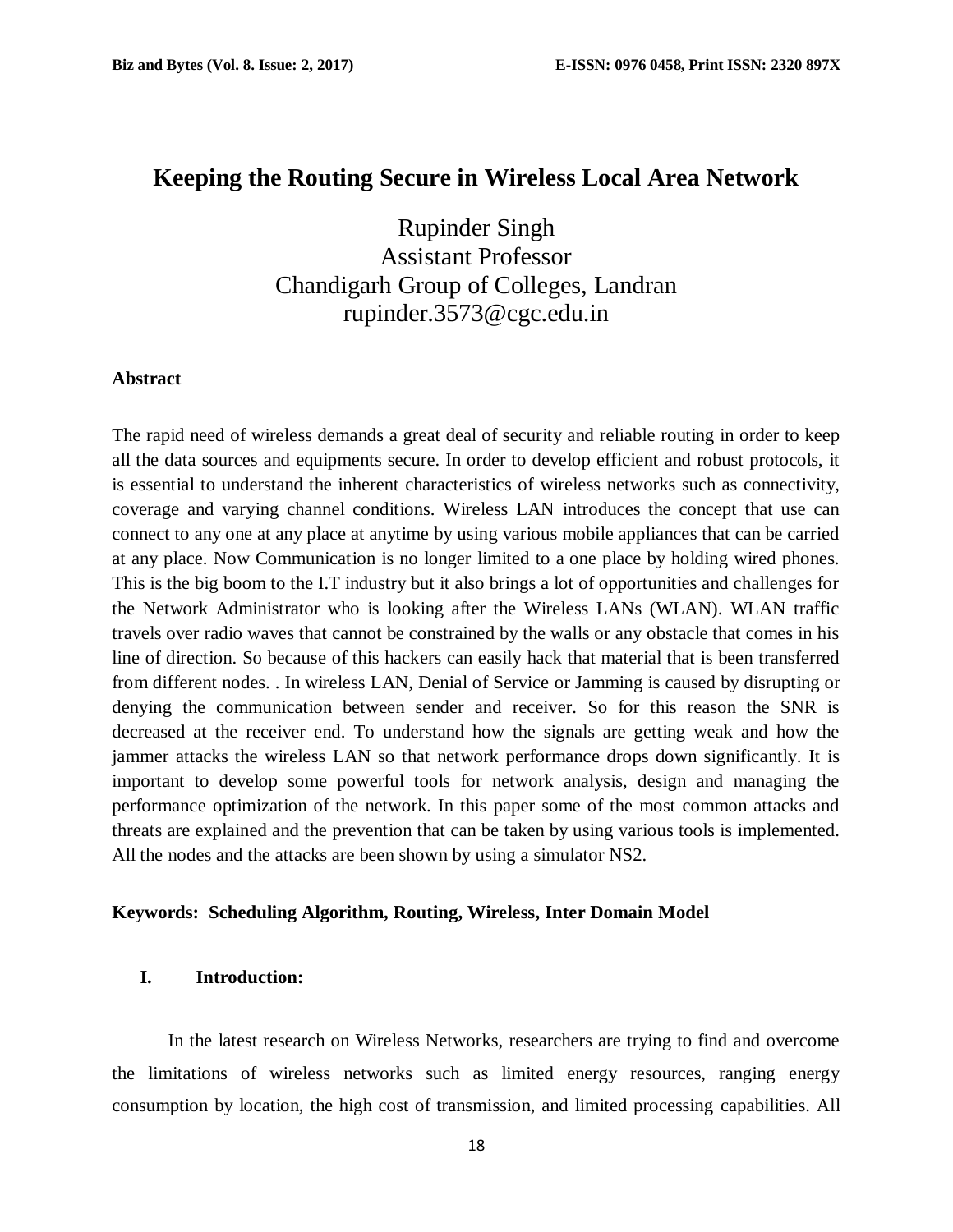these features of wireless are not present at all in cable networks, where energy consumption is not at all a problem, the cost of transmission of the data is very cheap and nodes have lot of processing power. We need to find the new ways for this new generation to work on the networks. So in order to succeed we have to enhance the routing criteria. Routing is the process used by the data communication networks to deliver packets from a source device to a destination device. In WSN, the three main routing categories are:

- Flat-based routing: In this, all nodes have an equal role and perform equal tasks.
- Location-based routing: In this, all nodes have their roles to route data according to their locations.
- Hierarchical routing based: In this, all nodes have their own different roles of others.



# **II. How to Route in Wireless Networks**

To identify the most efficient route for passing information from source to destination Known as packet routing — is very important to create a reliable and secured network.

Attempting to optimize packet routing in these systems. There are many algorithms that can be used over the past decade. We are going to focus here on some specific algorithms that will help to construct routing decisions. Nevertheless, the performance of existing models are not as efficient as is shown in the proposed model.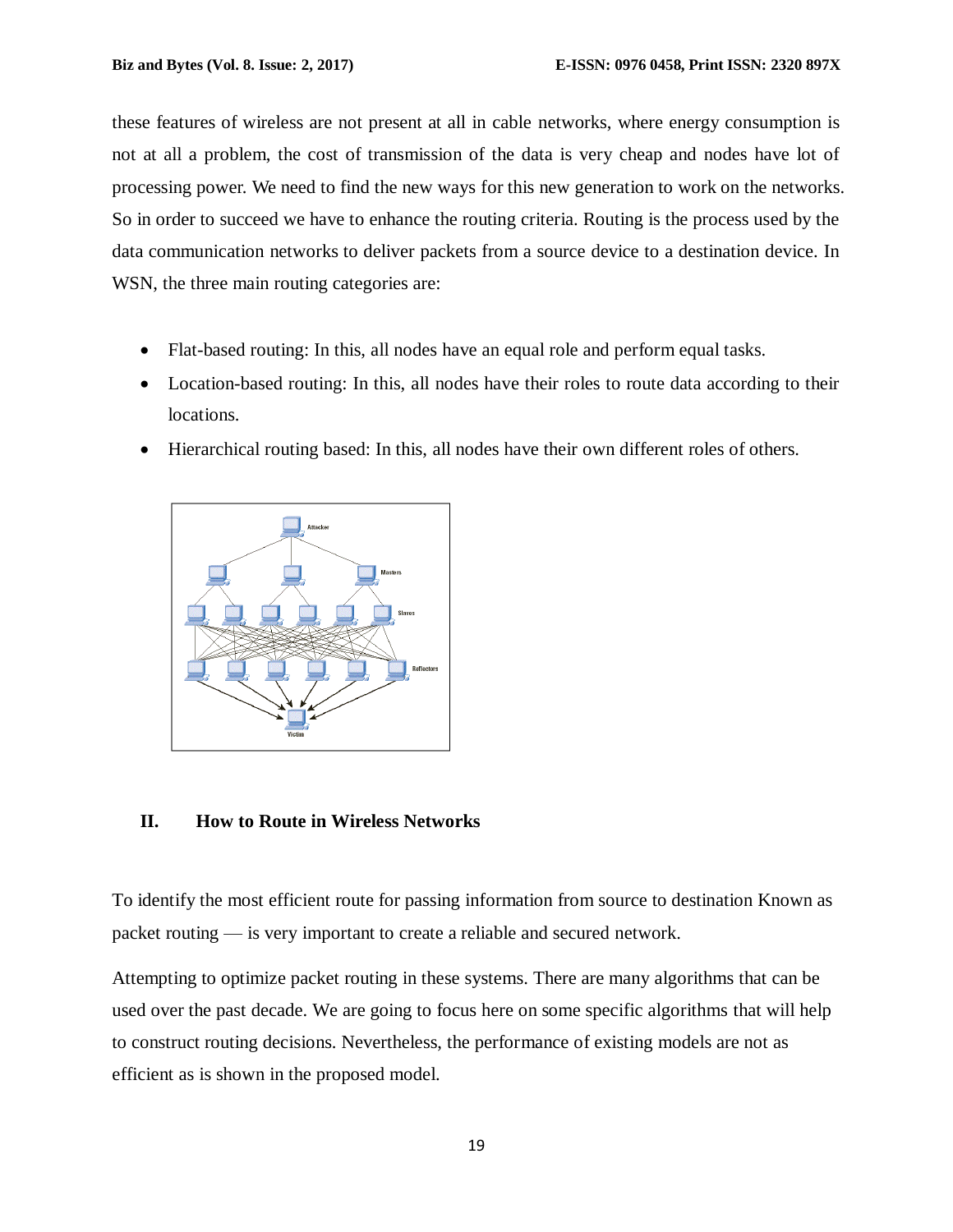

Routing zone with radius r=2

We observe that opportunism outperforms cooperation and identify interference resulting from the larger number of transmissions under cooperative forwarding as a cause for mitigating the potential gains achievable with cooperative forwarding .Mobility in wireless networks introduces additional sources of channel variation and makes routing even more challenging. Frequent changes in network topology require additional control overhead for gathering link state information needed for determining routes.

#### **III. RELATED WORK**

According to routing includes origin packets in the direction that is referred as a destination by giving packet delivery relation. This thing guarantees the efficient delivery of packets from source to destination.

By implementing this work the failure issue of the nodes reduced considerably. This rule enhances the life of wireless detector by estimating the interval of nodes. The Proposed protocol selects a cluster head that have a highest energy. The cluster head sends the packets to the gateways. XU Jiu-qiang. projected the prominent rule for connecting nodes. This rule provides a way to attach the nodes of wireless network.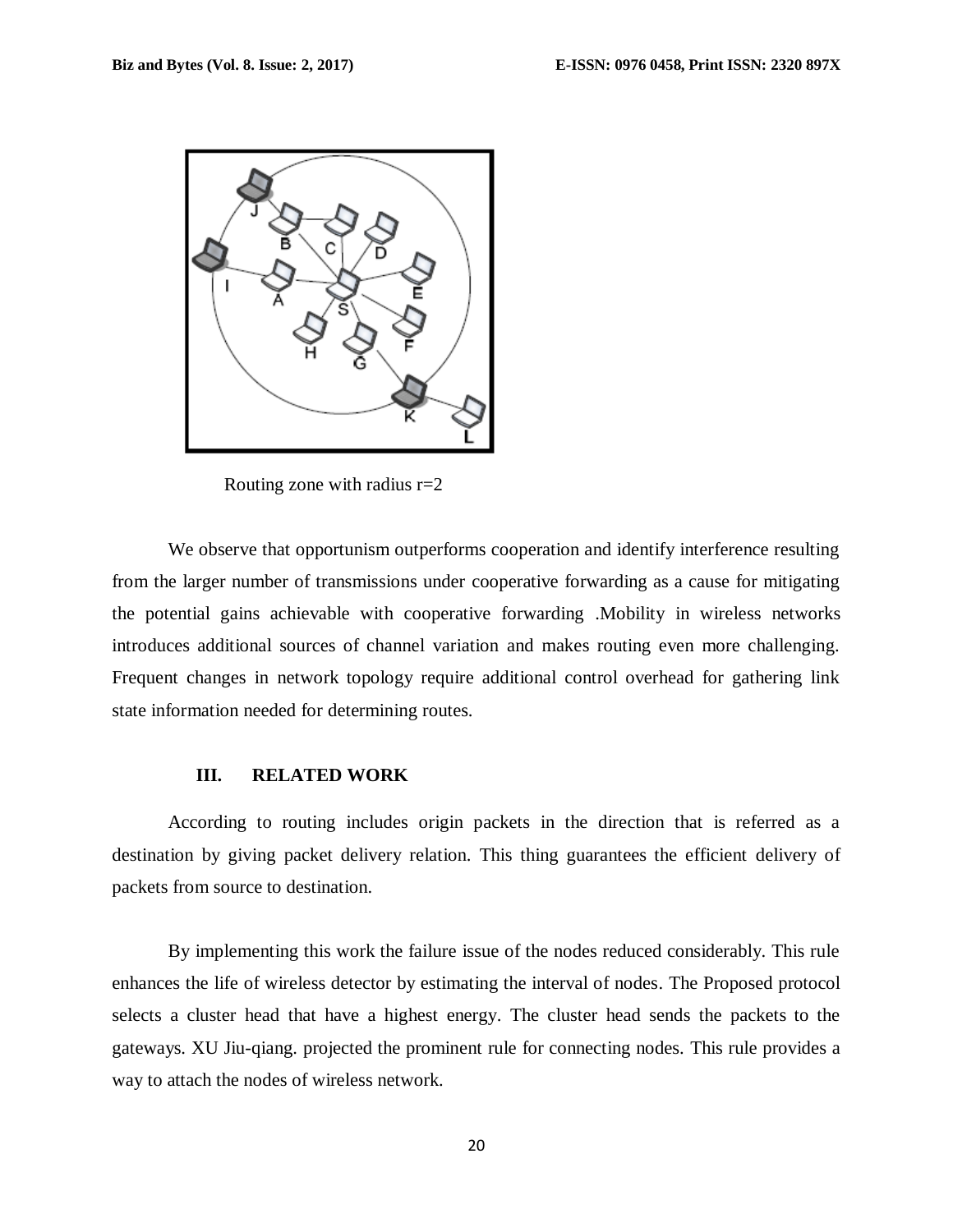# **IV. EXPERIMENTAL DESIGN**

The proposed model has been designed for the minimal use of energy and hence minimum energy consumption over the wireless networks along with high energy level path selection for the Reliable Routing and Scheduling in Wireless Networks. It starts with development of nodes to execute the essential simulation and then implementation of necessary code for Inter Domain algorithm for detecting the dead nodes. After implementing the energy based path selection for load balancing now implement the best among various paths using Game Theory.



Figure1. Design Strategy

Having an accurate model for the Inter Domain process is important for this and identifying all of the intrusions that may occur can lead to more inaccurate and non-realistic decision making

After testing a model with a more detailed Inter Domain process we found that a lot of the routing process got easier and more secured. It has been enhanced for the dual layer, which checks the network performance evaluation and security level of the target nodes in order to protect nodes from intruders.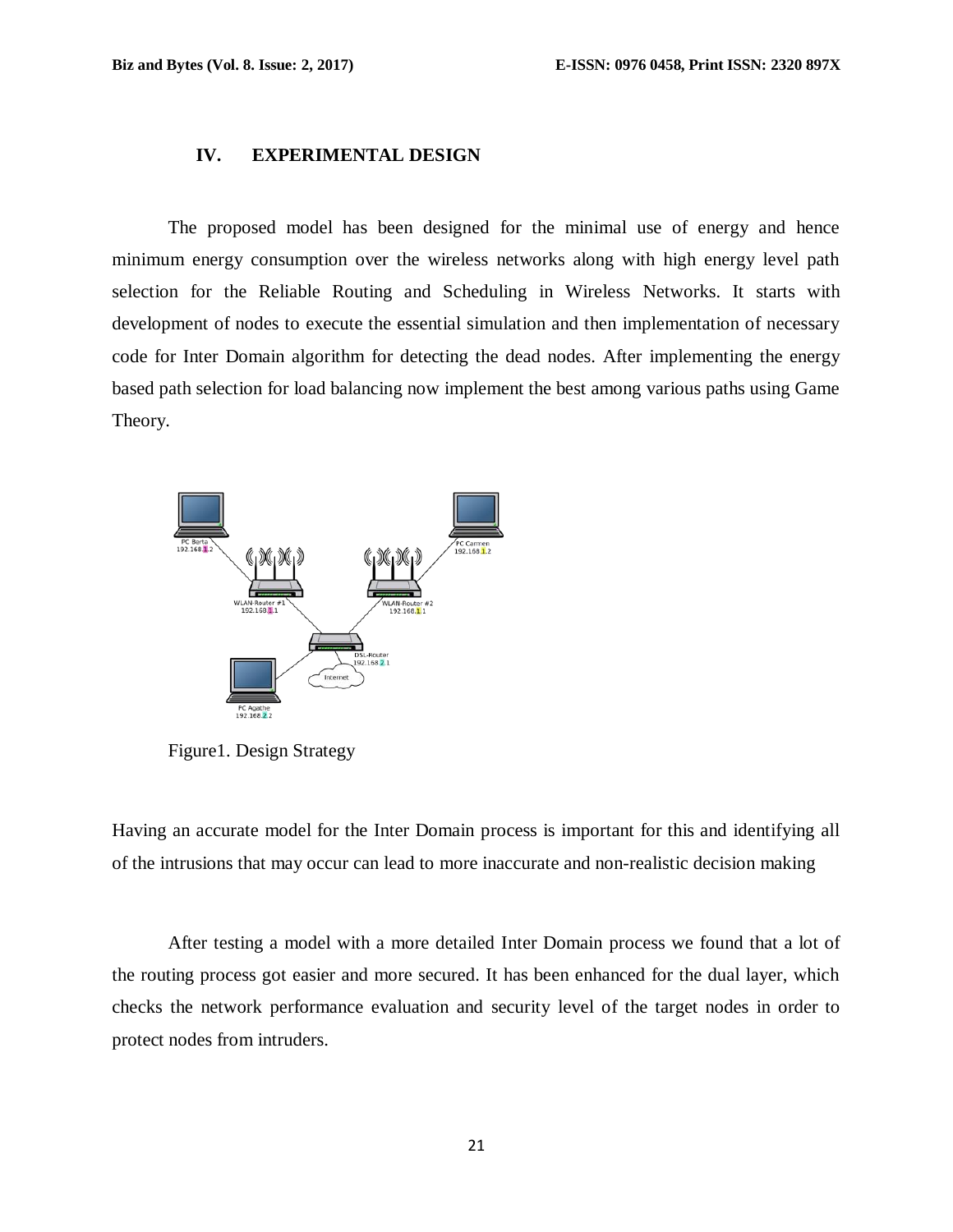### **v). Result Analysis**

The overall results of the simulation has been obtained from various network performance parameters, which are collected in terms of data in the terms of data propagation, queuing delay and other related parameters.



Fig 2. Performance evaluation based upon the packets

Figure 1 gives the performance result of transmission delay obtained from proposed model simulation. The delay tells the performance of the network. The proposed model has been tested with constant bit rate at the rate of 100 kbps over which are targeted from source to destination.

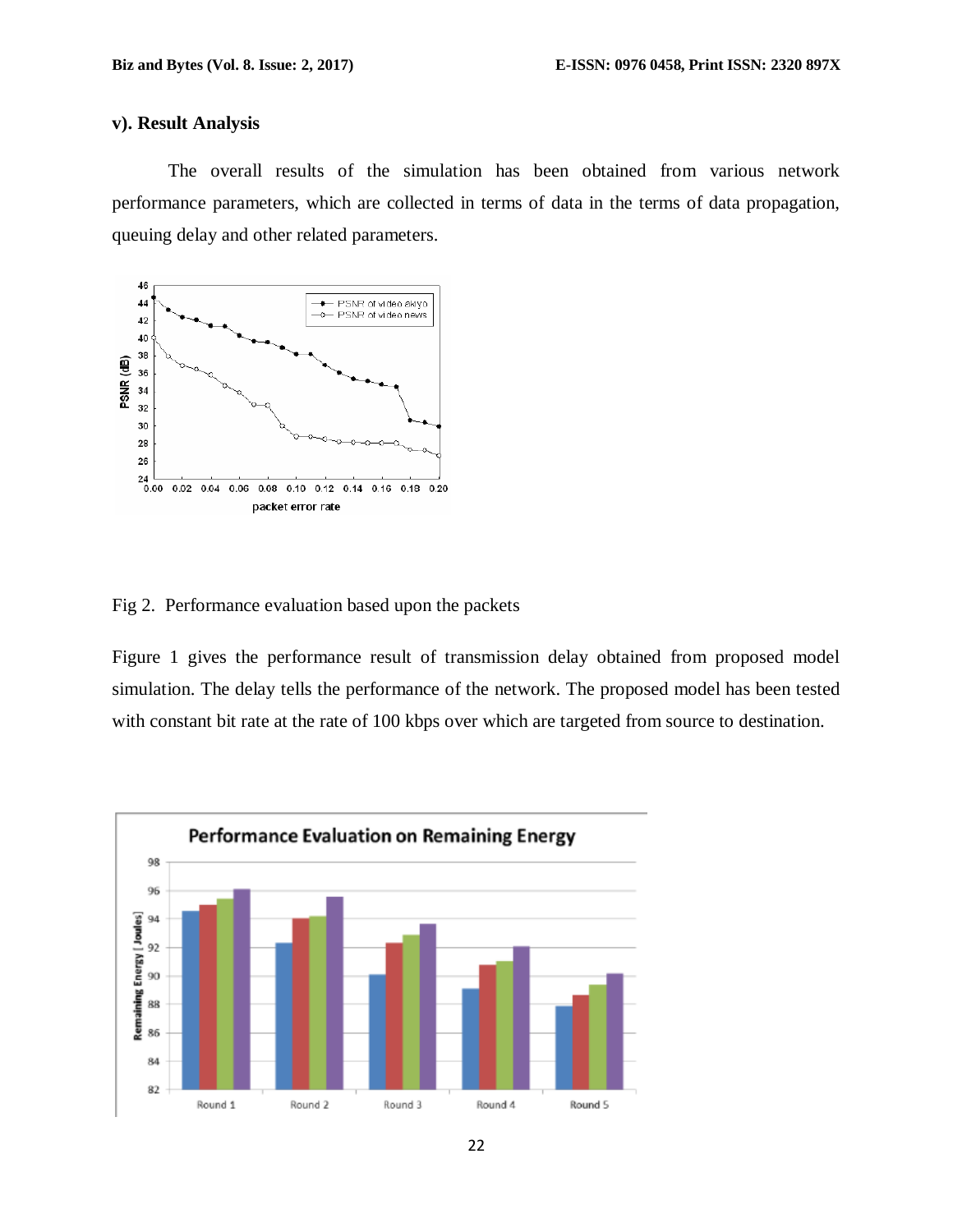## Fig 3. Performance evaluation based upon the energy consumption

Energy consumption in wireless network is evaluated for the overall performance of the proposed model in order to estimate the overall remaining energy on the nodes. All the nodes transmit the data packets in order to send these packets they lose some of the energy which has been tested. The energy less nodes and the more energetic nodes are the most susceptible nodes in the routing process. Those nodes have to be skipped from the routing for secured and efficient routing process.

# **i) Conclusion**

The proposed model has been efficient and secure method for Wireless Networks which is achieved by implementing a Inter Domain algorithm which gives assurance that the security and proper routing can be achieved and packets will have to follow the shortest and the safest route to reach their destination. The proposed model has been tested under various conditions

New model has been found efficient in terms of secured path as the best routing paths has been achieved by other researchers as well but there always a big question mark on the security of the path chosen. New system will also provide reliability to network users for communication without any trouble or leakage.